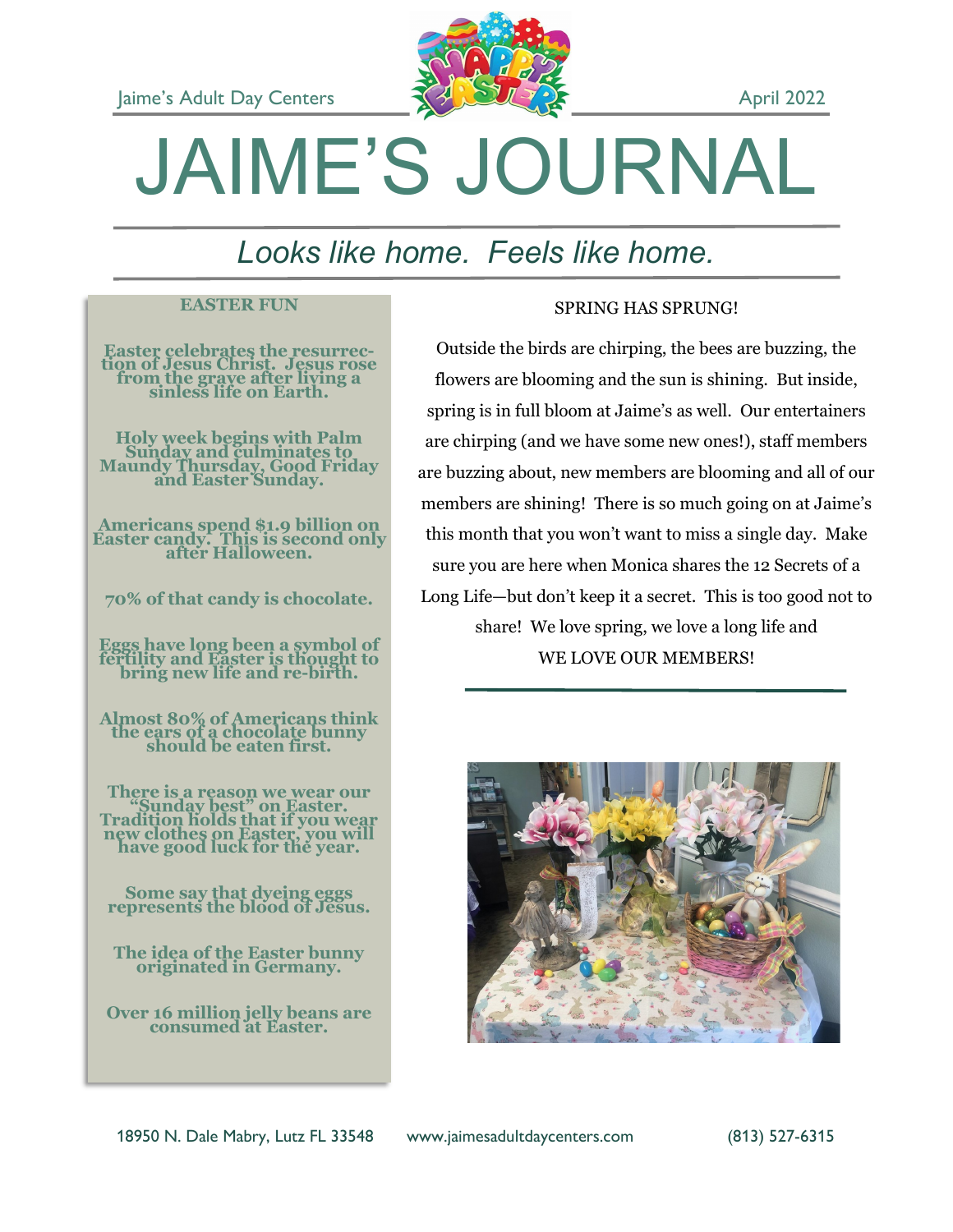### Jaime's Adult Day Centers **April 2022**

### **Activities to stimulate your loved ones using the 5 Dimensions of Wellness for Easter**

- **Have an Easter egg hunt.** Whether you are hiding eggs or hunting them, you are getting a work out. (Physical)
- **Decorate Easter eggs.**  Before you hunt them, you have to color them. Get a dozen (or more) and let the inner kid in you get to work. (Social)
- **Break out the photos with the Easter bunny**. Do you remember sitting on the Easter bunny's lap? What fabulous memories! (Emotional)
- **Test your Easter knowledge.** Page 1 of the Journal is chock full of fun facts and page 3 has Easter traditions from around the world. (Intellectual)
- **Attend a sunrise service.**  There is nothing better than attending an outdoor service watching the SUN rise and celebrating the SON rising. (Spiritual)

Look for more exciting ways to stimulate your loved one in next month's edition of Jaime's Journal.

### **HOW TO GET** *GOOD* **SLEEP**

Last month we wrote about the importance of sleep. But how are busy, stressed caregivers supposed to get the recommended 7 to 8 hours of *quality* sleep nightly?

Studies suggest that at least 30% of the population suffers from insomnia— having trouble falling asleep or getting back to sleep. Most of us have trouble sleeping from time to time. But consistent poor sleep can lead to a host of health problems. Here are a few tips to sleeping better and deeper.

- Be consistent. Go to bed and get up at the same time every day, including weekends. This will help your body find its natural rhythm.
- Avoid large meals too close to bedtime.
- Do not consume caffeine, nicotine or alcohol for several hours before bed.
- Make sure your bedroom is dark, quiet and cool.
- Remove electronics such as televisions, iPads and smart phones from your bedroom. The "blue light" can trick your brain into thinking it is still daytime.
- Don't face the clock. Looking at the clock if you wake up in the middle of the night can intensify insomnia.
- Get physical activity during the day to ensure better sleep—just make sure the exercise is not too close to bedtime.
- While taking naps can be beneficial, irregular or long ones can interrupt precious nighttime slumber.
- Take a relaxing bath or shower before bed.
- Your mattress and pillow should be comfortable.
- Try simple meditation, which can reduce stress and anxiety.

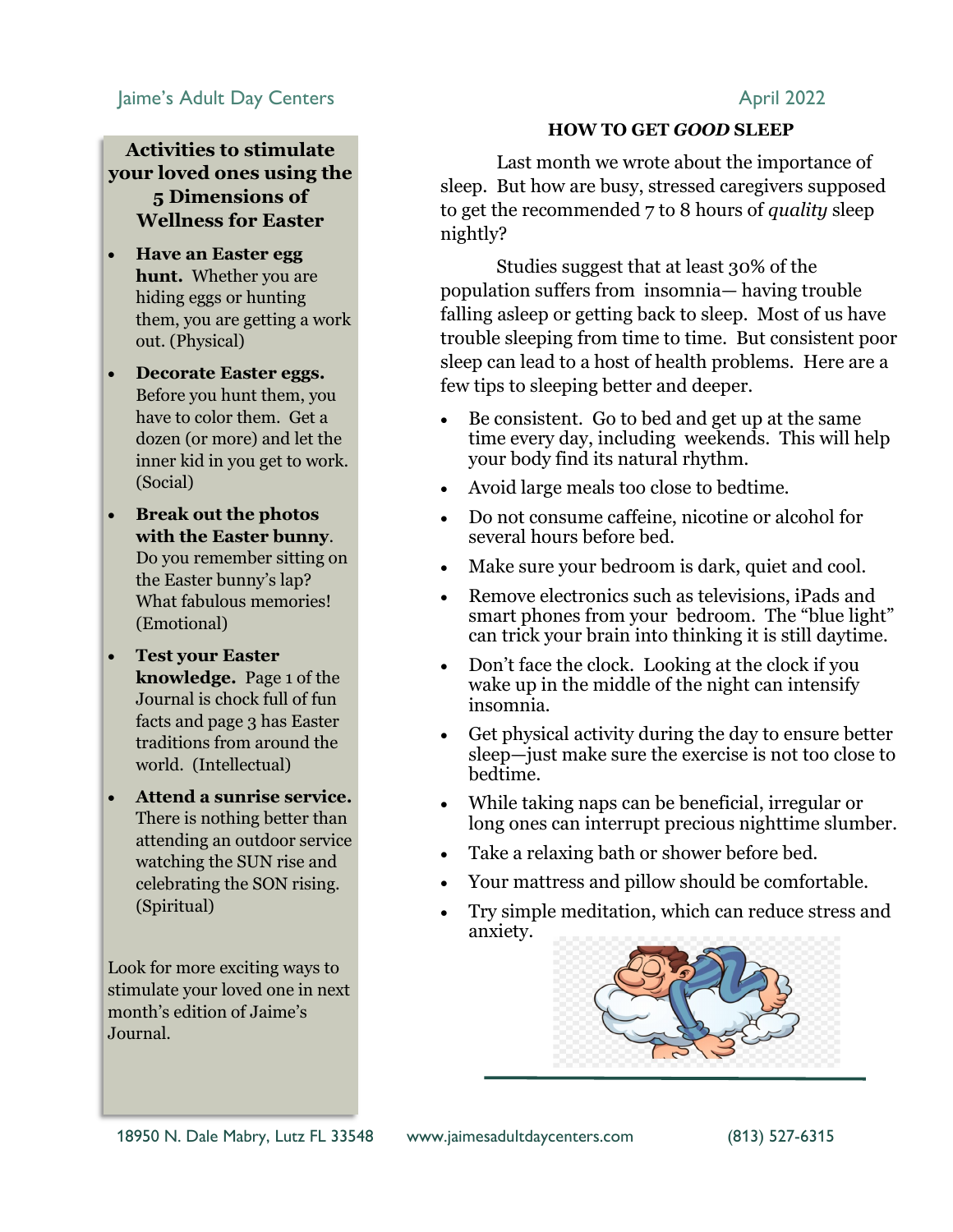### EASTER AROUND THE WORLD

- In Bermuda, people fly kites before Easter to celebrate Jesus rising from the tomb.
- Italians make pane de Pasqua (Easter bread) in the shape of a wreath that resembles the crown of thorns Jesus wore.
	- Young children in Finland, mainly girls, dress up like Easter witches wearing colorful clothes and painting freckles on their cheeks.
- In Poland, people pour water on each other. Tradition holds that girls who get soaking wet are going to marry within a year.
- Mexicans participate in reenactments of the crucifixion of Jesus Christ.
- In one city in the Philippines, several people are "nailed" to crosses to commemorate the crucifixion of Christ.
	- A procession is led by the Pope in Vatican City. 14 stops, representing the stations of the cross, are made along the way.
	- In Hungary, young men sprinkle perfume or perfumed water on girls and then ask for a kiss.
	- In Haux, France, a giant omelet is served in the city's main square. More than 15,000 eggs are used and more than 1,000 people are served.

## Caregiver's Corner

We continue our series on home remedies. Many of us are ready to "spring clean" and what better way to clean than with safe, natural products that can be found right in your kitchen—like vinegar and baking soda.

- Clean dirt and grease from your stovetop with white vinegar.
- White vinegar can also be used to clean and shine laminate countertops.
- Clean and deodorize the toilet bowl by pouring white vinegar into it.
- Wash a wood or tile floor with an orange. Cut the orange in half and rub in circles to remove grease and dirt. Then wipe with a damp rag.
- Equal parts of white vinegar and water can remove animal urine stains and odors.
- T0 remove stains from silverware, place it in a pan and cover with sour milk. Let sit overnight, rinse with cold water, then rinse with hot water.
- To remove countertop stains without scratching, apply a paste of baking soda and water.
- To remove bathtub and sink film, wipe with white vinegar then baking soda.